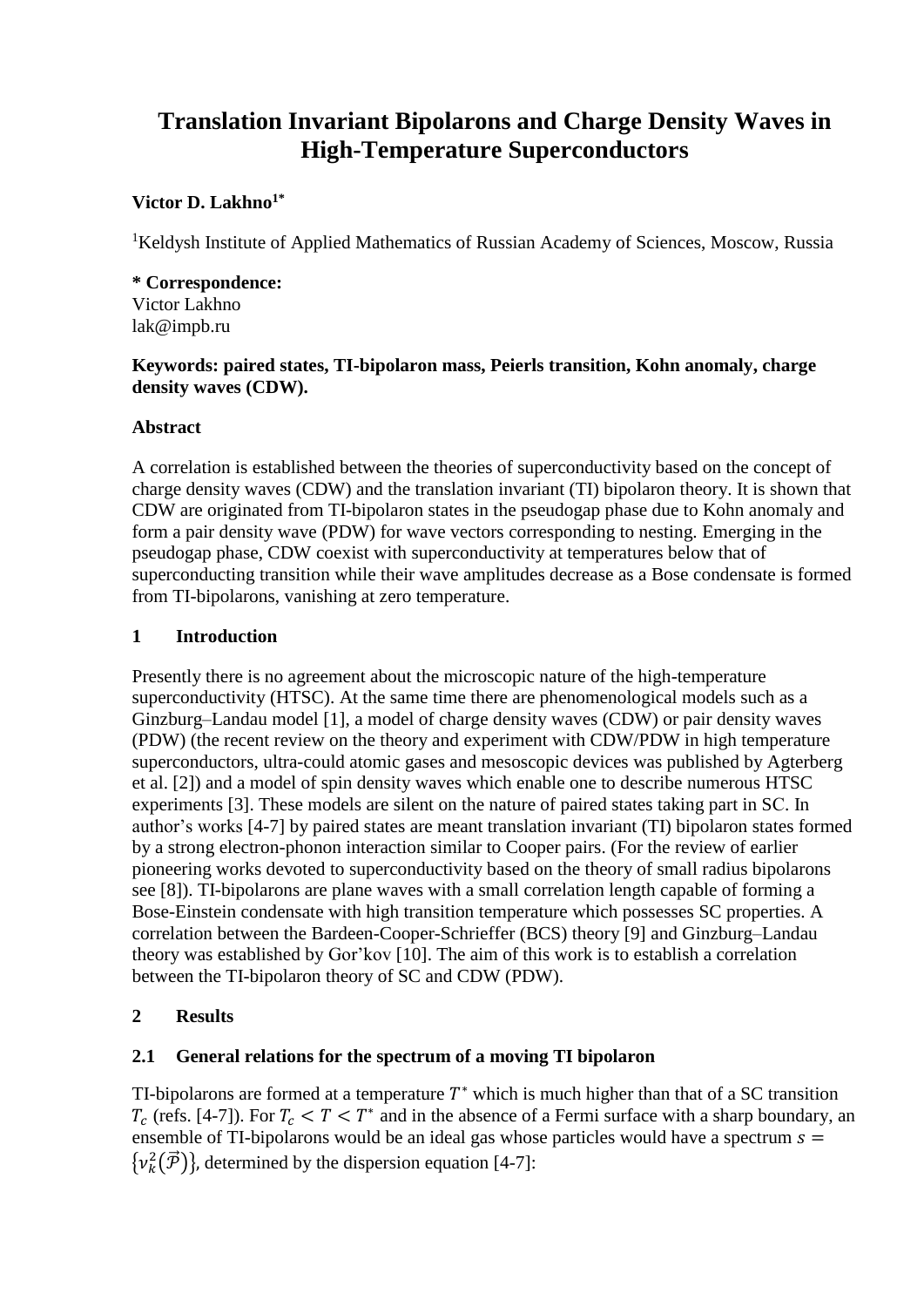$$
1 = \frac{2}{3} \sum_{k} \frac{k^{2} |f_{k}|^{2} \omega_{k}}{s - \omega_{k}^{2}},
$$
  

$$
\omega_{k} = \omega_{0}(\vec{k}, \vec{P}) - \frac{\vec{k}\,\vec{P}}{M} + \frac{k^{2}}{2M} - \frac{\vec{k}}{M} \sum_{k'} \vec{k} |f_{k'}|^{2},
$$
 (1)

 $f_k = f_k(\vec{k}, \vec{P})$  are parameters determining the ground state energy  $E_{bp}(\vec{P})$  of a TI-bipolaron,  $\vec{P}$  is the total momentum of a TI bipolaron,  $M = 2m$ , where m is the mass of a band electron (hole),  $\omega_0(\vec{k}, \vec{\mathcal{P}})$  is the phonon frequency in an electron gas around TI-bipolarons.

In describing Kohn anomaly, one usually proceeds from Frӧhlich Hamiltonian of the form [11]:

$$
H = \sum_{p} \varepsilon(\vec{p}) c_{\vec{p}}^{+} c_{\vec{p}} + \sum_{\vec{p}} \hbar \widetilde{\omega} (k) b_{\vec{k}}^{+} b_{\vec{k}} + \sum_{\vec{p} \cdot \vec{k}} g(\vec{k}) c_{\vec{p} + \vec{k}}^{+} c_{\vec{p}} (b_{-\vec{k}}^{+} + b_{\vec{k}}), \tag{2}
$$

where the first term corresponds to a free electron gas;  $c_p^+$ ,  $c_p$  are operators of the birth and annihilation of an electron with energy  $\varepsilon(\vec{p})$ . The second term corresponds to Hamiltonian of the lattice;  $b_{\vec{k}}^+$ ,  $b_{\vec{k}}$  are operators of the birth and annihilation of lattice oscillations with energy  $\tilde{\omega}(k)$ . The third term describes interactions of electrons with the lattice;  $q(k)$  is the matrix element of the interaction.

Renormalization of phonon frequencies corresponding to (2) is determined by the expression [11]:

$$
\omega^2(\vec{k}) = \tilde{\omega}(\vec{k})^2 + 2\tilde{\omega}(\vec{k})|g(\vec{k})|^2 Re[\chi(\vec{k})],
$$
\n(3)

where  $\omega(\vec{k})$  are phonons renormalized by an interaction with an electron gas whose polarizability is determined by  $\chi(\vec{k})$ .

Kohn anomaly describes vanishing of renormalized phonon modes  $\omega(k)$  for  $k = P_{CDW}$ .

In the TI bipolaron theory of SC [4-7] bipolarons are believed to be immersed into an electron gas. The properties of such bipolarons are also described by Frӧhlich Hamiltonian of the form (2), but with a field of already renormalized phonons with energies  $\omega(k)$  and, accordingly, a matrix element of the interaction  $V(\vec{k})$  instead of  $g(\vec{k})$ .

It should be noted that spectral equation (1) is independent of the form of  $V(\vec{k})$ .

The experimental evidence of the occurrence of renormalized phonons with zero energy in layered HTSC cuprates is the absence of a gap in the nodal direction in these materials which, by definition, in the TI bipolaron theory of SC is the phonon frequency.

The wave function of a TI-bipolaron with the wave vector  $\vec{P}$  will have the form:

$$
|\psi(\vec{\mathcal{P}})\rangle_{bp} = e^{i\vec{\mathcal{P}}\vec{R}} | \psi(0)\rangle_{bp} \tag{4}
$$

where  $\vec{R}$  are coordinates of the bipolaron mass center. The explicit form of the wave function  $|\psi(0)\rangle_{bp}$  with zero momentum is well established [12]. An expression for  $\vec{\mathcal{P}}$  can be derived by calculating the mathematical expectation of the operator of the total momentum  $\hat{\mathcal{P}}$ :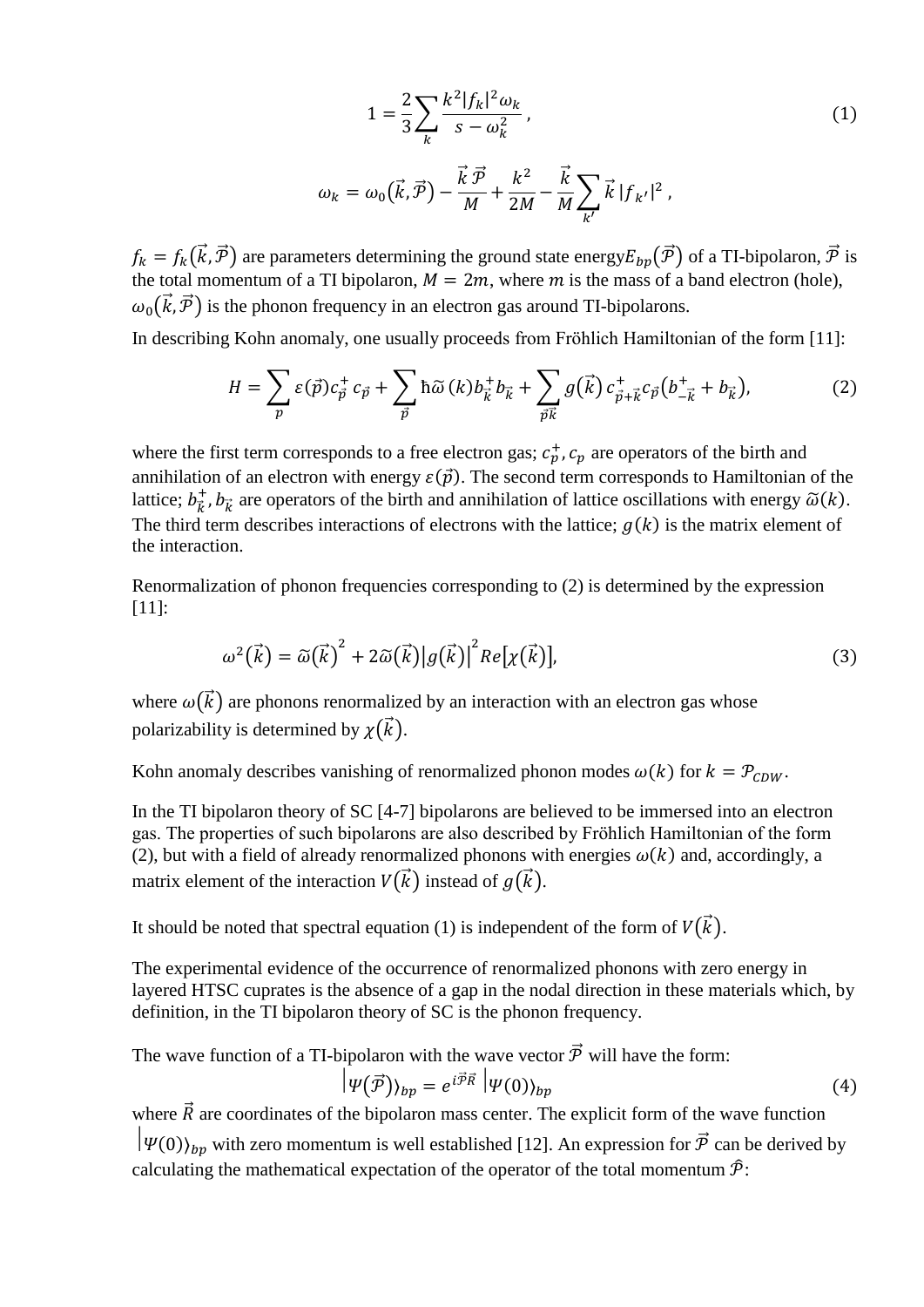$$
\vec{\mathcal{P}} = \langle \Psi(\vec{\mathcal{P}}) | \hat{\mathcal{P}} | \Psi(\vec{\mathcal{P}}) \rangle = M \vec{u} + \sum_{k} \vec{k} |f_k|^2, \qquad (5)
$$

where  $\vec{u}$  is the velocity of a TI-bipolaron. Assuming that  $\vec{P} = M_{bp} \vec{u}$ , where  $M_{bp}$  is the bipolaron mass, we can rewrite (5) and express  $M_{bn}$  as:

$$
M_{bp} = \frac{M}{1 - \eta}, \qquad \eta = \frac{\vec{\mathcal{P}}}{\mathcal{P}^2} \sum_{k} \vec{k} |f_k|^2.
$$
 (6)

With the use of (6) expression for  $\omega_k$  from (1) can be rewritten as:

$$
\omega_k = \omega_0(\vec{k}, \vec{\mathcal{P}}) + \frac{k^2}{2M} - \frac{\vec{k}\,\vec{\mathcal{P}}}{M_{bp}}.
$$
\n
$$
(7)
$$

It follows from (6) that in the case of a weak and intermediate coupling (when TI-bipolaron states are metastable for  $\vec{P} = 0$ ), the exact form of  $f_k(\vec{k}, \vec{P})$  is known [13] and in the case of bipolaron equals to:

$$
f_k(\vec{k},\vec{\mathcal{P}})=-\frac{V_k}{\omega_0(\vec{k},\vec{\mathcal{P}})-\frac{\vec{k}\vec{\mathcal{P}}}{2M}(1-\eta)+\frac{k^2}{2M}},
$$

where  $V_k$  is the electron-phonon matrix element and the expression for the TI-bipolaron effective mass will have a simple form:  $M_{bp} = M(1 + \alpha/6)$ , where  $\alpha$  is a constant of electron-phonon interaction, that is the mass  $M_{bp}$  is equal to the sum of masses of individual polarons. For large *α*, good approximations for  $f_k$  are available only for  $\vec{P} = 0$ . For this reason, the calculation of the effective mass of a TI-bipolaron is rather difficult.

#### **2.2 TI-bipolarons and charge density waves**

Subject to availability of a Fermi surface with a sharp boundary, the TI-bipolaron gas under consideration will have some peculiarities. Thus, if there are rather large fragments on this surface which can be superimposed by transferring one of them onto vector  $\vec{P}$ , then if the size of these fragments is rather large, the coupling between them will be rather strong which will lead to Peierls deformation of the lattice in the direction of this nesting. A loss of energy associated with the lattice deformation will be compensated by a gain in the energy of a bipolaron gas which forms a charge density wave with the wave vector  $\vec{P} = \vec{P}_{CDW}$ . The fact of a gain in the energy of a TI bipolaron follows from equation (1), whose solution leads to the spectrum of a TIbipolaron  $E_k(\vec{\mathcal{P}})$ , where:

$$
E_k(\vec{\mathcal{P}}) = \begin{cases} E_{bp}(\vec{\mathcal{P}}), & k = 0\\ E_{bp}(\vec{\mathcal{P}}) + \omega_0(\vec{\mathcal{P}}, \vec{k}) + \frac{k^2}{2M} - \frac{\vec{k}\vec{\mathcal{P}}}{M_{bp}}, & k \neq 0 \end{cases} (8)
$$

i.e.:  $E_k = E_{bn} + \omega_k$ , and  $v_k = \omega_k$  for  $k \neq 0$ .

The gain in the energy is caused by the considered above Kohn anomaly [14] which implies that for  $P = P_{CDW}$  (in 1D–metal  $P_{CDW} = 2k_F$ ,  $\omega_0(2k_F) = 0$ , where  $k_F$  is a Fermi momentum) the phonon frequency  $\omega_0(\mathcal{P}_{CDW}, k) = \omega_{CDW}$  softens and, as a consequence, the energy  $E_{bp}$  greatly decreases due to a sharp increase in the constant of electron-phonon interaction  $\alpha \sim 1/\omega_{CDW}^{1/2}$ . For  $\omega_{CDW} \to 0$ ,  $\alpha_{CDW} \to \infty$ , accordingly  $M_{bp} \to \infty$  and CDW appears to be practically immobile.

The general expression for  $E_{bn}(\vec{\mathcal{P}})$  is complicated and even in the case of  $\vec{\mathcal{P}} = 0$ , there are only variational estimates for it [12]. It can be assumed that the general form of the  $E_{bn}$  dependence on P will be  $\delta$ -shaped, in which the  $\delta$ -shaped minimum will correspond to  $\mathcal{P} = \mathcal{P}_{CDW}$  (Figure 1).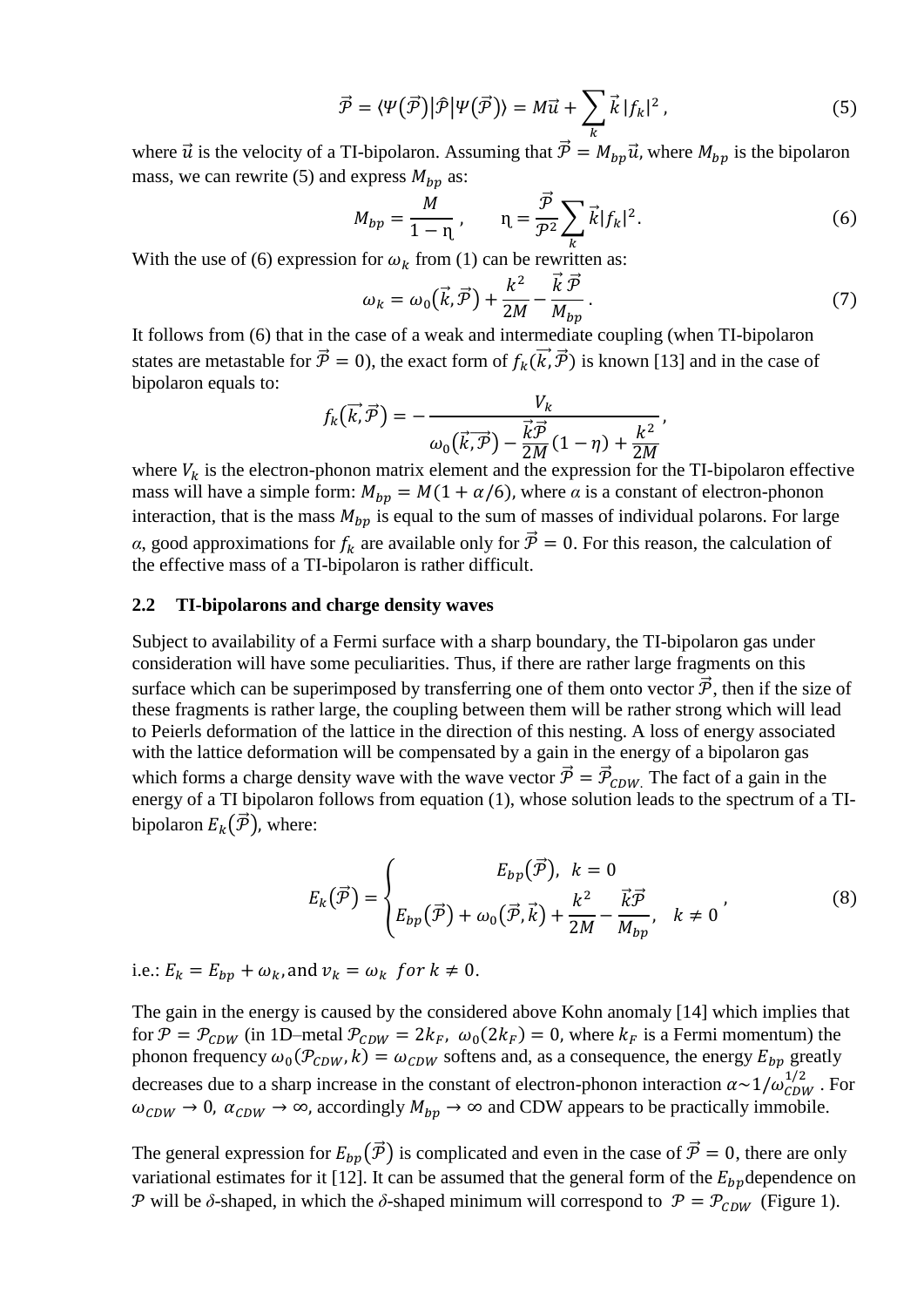

Figure 1. The suggested TI-bipolaron spectrum for charge density wave. It looks as roton spectrum, but is more sharp at  $\vec{P} = \vec{P}_{CDW}$  due to Kohn anomaly

For this spectrum, TI-bipolarons will pass on to the state with the energy minimum  $E_{bn}(\mathcal{P}_{CDW})$ , to form a single charge density wave consisting of paired states and determined by expression (4).

Hence, for  $T_{CDW}$ ,  $T_{bp} > T_c$ , where  $T_{CDW} = |E_{bp}(\mathcal{P}_{CDW}) - E_{bp}(0)|$ ,  $T_{bp} = |E_{bp}(0) - 2E_p(0)|$ ,  $E_p(0)$  - is the polaron ground state energy, the pseudogap precedes the SC. If in this case the condition  $T_{CDW} > T_{bp}$  is fulfilled, then the pseudogap is a coherent pseudophase, and for  $T_{bp}$  $T_{CDW}$ , a coherent pseudophase is preceded by a non-coherent phase of free pairs. If the inequality  $T_{CDW}$ ,  $T_{bp} > T_c$  is not fulfilled, then the smallest quantity  $(T_{CDW}$  or  $T_{bp}$ ) becomes equal to  $T_c$ . In any case the superconducting phase coexists with the pseudogap one which disappears for  $T = 0$ , when all the pairs are in a Bose condensate and the CDW amplitude vanishes.

Energetical advantageousness of а condensate phase follows from expressions (7), (8), which suggest that a homogeneous Bose condensate has a lower energy on condition:

$$
\mathcal{P} < M_{bp} \sqrt{2\omega_0(\mathcal{P}, k)/M} \tag{9}
$$

It should be noted that the scenario considered is close in many respects to the Frӧhlich superconductivity model [15]. In the Fröhlich model it was assumed that two electrons with opposite momenta (as in BCS) on the Fermi surface are connected by phonon with the wave vector  $P_{CDW}$  (2 $k_F$  in 1D case), to form thereby a charged phonon. Being bosons, such phonons, in a macroscopic number, can be in the same state with the wave vector  $P_{CDW}$  to form a CDW (Frӧhlich charge wave). Such a wave, however, will not be superconducting, since pinning which always takes place in real crystals or its scattering by normal carriers will hinder such a wave. The main difference between the TI-bipolaron description and Fröhlich approach is in the formation of a Bose condensate of TI-bipolarons (which form a wave of Fröhlich charged phonons) which is just responsible for superconductivity.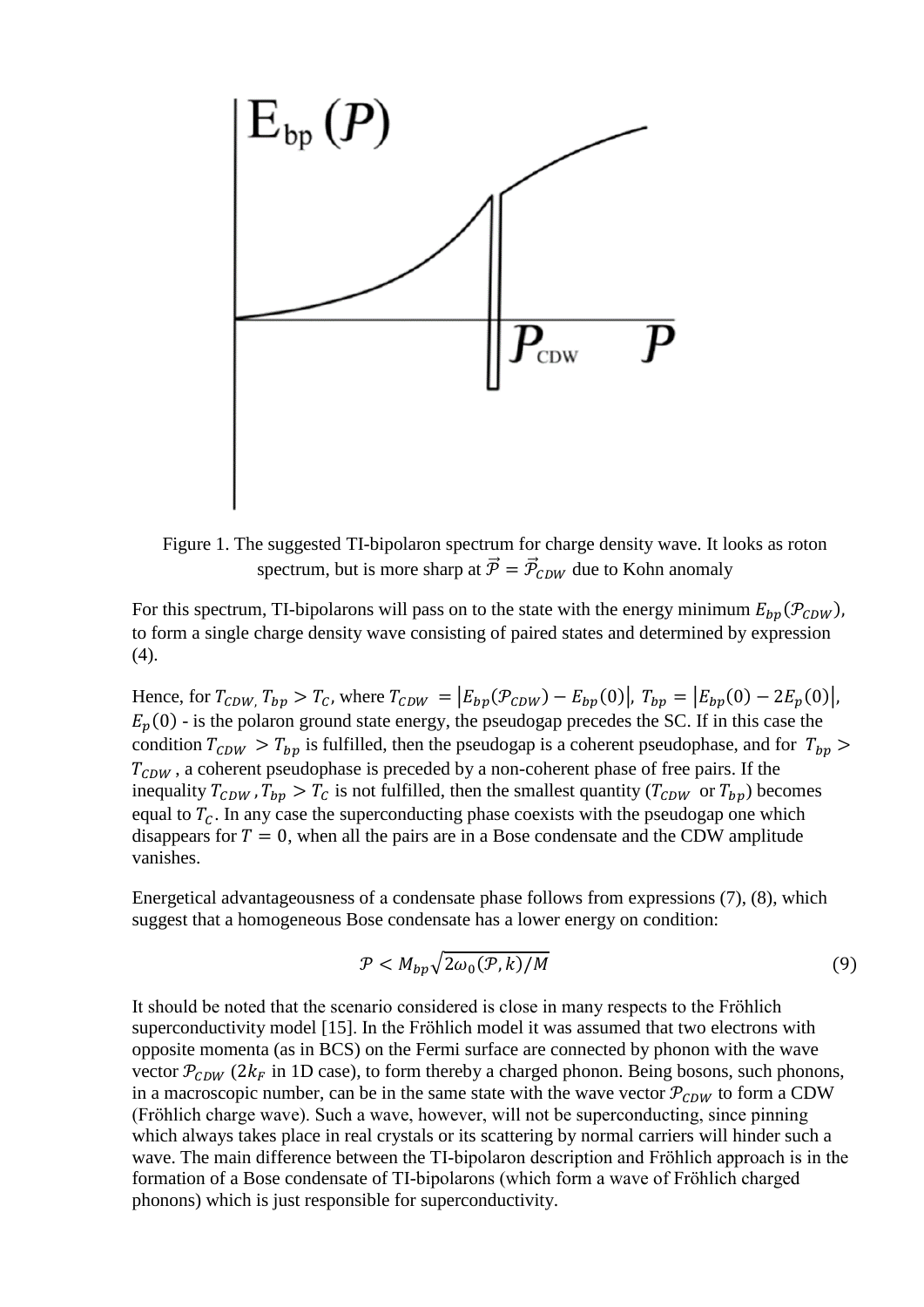## **3 Discussion – comparison with experiment**

To be more specific let us consider the case of a HTSC such as YBCO. The vector of a CDW in YBCO lies in *ab*-plane and has two equally likely directions: along *a*-axis  $(\vec{P}_{CDW,x})$  and along *b*axis  $(\vec{P}_{CDW,y})$ , corresponding to antinodal directions. For  $T_c < T < T^*$  these directions of  $\vec{P}_{CDW}$ correspond to nonzero soft phonon modes  $\omega_0(\mathcal{P}_{CDW}, k)$ . The occurrence of a CDW in these directions in YBCO was detected in a lot of experiments including those on nuclear magnetic resonance [16-18], resonant inelastic X-ray scattering [19-21], resonant scattering and diffraction of hard X-rays [22-23]. Relevant softening of phonon modes in the course of a CDW formation was also observed [24].

Still greater softening of phonon modes can be expected for  $T < T_c$ . A phonon mode corresponding to a nodal direction can vanish which corresponds to a lack of a gap in the nodal direction. This fact was confirmed experimentally [22] for  $Bi_2Sr_{2-x}La_xCuO_{6+\delta}$  with the use of combined methods of resonant X-ray scattering, scanning tunneling microscopy and angleresolved photoelectron spectroscopy. In the case of YBCO with  $\omega_0(\mathcal{P}_{CDW}, k) =$  $\Delta_0$  cos  $k_x a - \cos k_y a$  (absolute value of CDW pairing amplitudes, or energy gap [25-26] which are the renormalized phonon frequency in TI-bipolaron theory ) according to (9), any value of  $P_{CDW}$  leads to instability of a CDW and formation of a SC phase in this direction while retaining the pseudogap state in the antinodal direction.

It should be noted that in the approach suggested a difference between CDW and PDW disappears and  $P_{CDW} = P_{PDW}$  (ref. [27]).

## **References**

1. Larkin A., Varlamov A. *Theory of fluctuations in superconductors*, Oxford University Press, Oxford UK (2005). DOI:<https://doi.org/10.1093/acprof:oso/9780198528159.001.0001>

2. D. F. Agterberg, J.C. Séamus Davis, S. D. Edkins, E. Fradkin, D. J. Van Harlingen, S.A. Kivelson, P. A. Lee, L. Radzihovsky, J. M. Tranquada, Y. Wang, The Physics of Pair-Density Waves: Cuprate Superconductors and Beyond. *Annual Review of Condensed Matter Physics* **11**, 231-270 (2020).<https://doi.org/10.1146/annurev-conmatphys-031119-050711>

3. Grüner G. *Density waves in solids*, Addison-Wesley, Reading (1994). DOI <https://doi.org/10.1201/9780429501012>

4. V. D. Lakhno. Superconducting Properties of 3D Low-Density Translation-Invariant Bipolaron Gas, *Advances in Condensed Matter Physics*, **2018**, 1380986 (2018). <https://doi.org/10.1155/2018/1380986>

5. V. D. Lakhno. Superconducting properties of a nonideal bipolaron gas, *Physica C: Superconductivity and its Applications*, **561**, 1-8 (2019). <https://doi.org/10.1016/j.physc.2018.10.009>

6. V. D. Lakhno. Superconducting Properties of 3D Low-Density TI-Bipolaron Gas in Magnetic Field. *Condens. Matter* **4**(2), 43 (2019).<https://doi.org/10.3390/condmat4020043>

7. V. D. Lakhno. Translational-Invariant Bipolarons and Superconductivity. *Condens. Matter*  **5**(2), 30 (2020).<https://doi.org/10.3390/condmat5020030>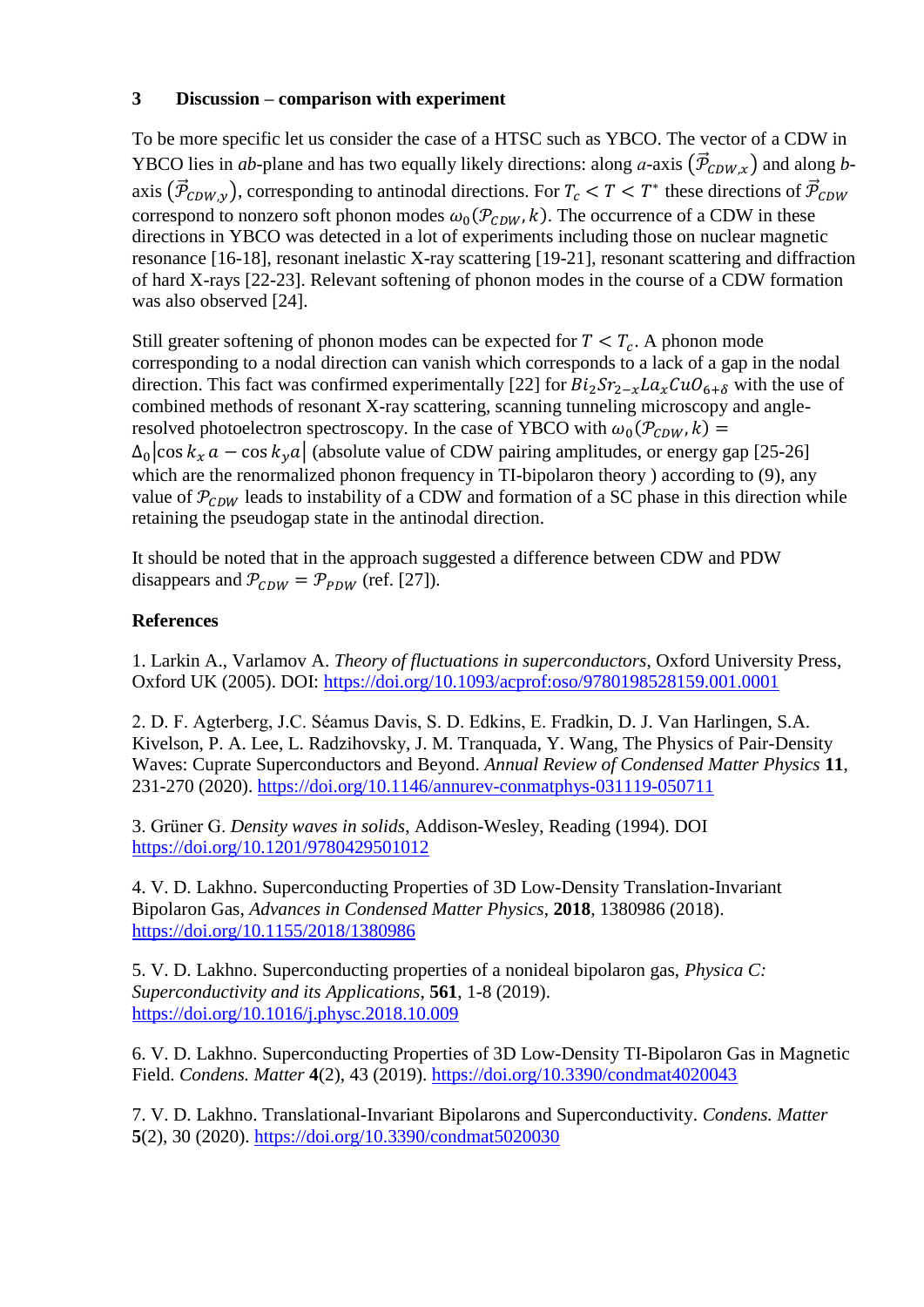8 R. Micnas, J. Ranninger, S. Robaszkiewicz, Superconductivity in narrow-band systems with local nonretarded attractive interactions, Rev. Mod. Phys. 62, 113, (1990); DOI: <https://doi.org/10.1103/RevModPhys.62.113>

9. J. Bardeen, L. N. Cooper, J. R. Schrieffer. Theory of Superconductivity. *Phys. Rev*. **108**, 1175 (1957) DOI:<https://doi.org/10.1103/PhysRev.108.1175>

10. L.P. Gor'kov. Microscopic Derivation of the Ginzburg-Landau Equations in the Theory of Superconductivity. *Sov. Phys. JETP* **9**, 1364 (1959). http://www.jetp.ras.ru/cgibin/e/index/e/9/6/p1364?a=list

11. Grimvall G. *The Electron-Phonon Interaction in Metals*, North-Holland Publ. Comp., Amsterdam, (1981) ISBN: 9780444861054

12. V. D. Lakhno. Pekar's ansatz and the strong coupling problem in polaron theory. *Phys.-Usp*. **58** 295 (2015).<https://doi.org/10.3367/UFNe.0185.201503d.0317>

13 T. Lee, F. Low, D. Pines, The motion of slow electrons in a polar crystal, Phys. Rev. 90, 297, (1953) : <https://doi.org/10.1103/PhysRev.90.297>

14. W. Kohn. Image of the Fermi Surface in the Vibration Spectrum of a Metal. *Phys. Rev. Lett*. **2**, 393 (1959). DOI:<https://doi.org/10.1103/PhysRevLett.2.393>

15. H. Fröhlich. On the theory of superconductivity: the one-dimensional case. *Proc. R. Soc. Lond. A* **223**, 296–305 (1954).<https://doi.org/10.1098/rspa.1954.0116>

16. T. Wu, H. Mayaffre, S. Krämer, M. Horvatić, C. Berthier, W. N. Hardy, R. Liang, D. A. Bonn, M.-H. Julien. Magnetic-field-induced charge-stripe order in the high-temperature superconductor YBa2Cu3Oy. *Nature* **477**, 191–194 (2011).<https://doi.org/10.1038/nature10345>

17. T. Wu, H. Mayaffre, S. Krämer, M. Horvatić, C. Berthier, P. L. Kuhns, A. P. Reyes, R. Liang, W. N. Hardy, D. A. Bonn, M.-H. Julien. Emergence of charge order from the vortex state of a high-temperature superconductor. *Nat Commun* **4**, 2113 (2013). <https://doi.org/10.1038/ncomms3113>

18. T. Wu, H. Mayaffre, S. Krämer, M. Horvatić, C. Berthier, W.N. Hardy, R Liang, D.A. Bonn, M.-H. Julien. Incipient charge order observed by NMR in the normal state of YBa<sub>2</sub>Cu<sub>3</sub>O<sub>y</sub>. *Nat Commun* **6**, 6438 (2015).<https://doi.org/10.1038/ncomms7438>

19. G. Ghiringhelli, M. Le Tacon, M. Minola, S. Blanco-Canosa, C. Mazzoli, N. B. Brookes, G. M. De Luca, A. Frano, D. G. Hawthorn, F. He, T. Loew, M. Moretti Sala, D. C. Peets, M. Salluzzo, E. Schierle, R. Sutarto, G. A. Sawatzky, E. Weschke, B. Keimer, L. Braicovich. Long-Range Incommensurate Charge Fluctuations in (Y,Nd)Ba2Cu3O6+x. *Science* **337**(6096), 821-825 (2012) DOI:<https://doi.org/10.1126/science.1223532>

20. A. J. Achkar, R. Sutarto, X. Mao, F. He, A. Frano, S. Blanco-Canosa, M. Le Tacon, G. Ghiringhelli, L. Braicovich, M. Minola, M. Moretti Sala, C. Mazzoli, Ruixing Liang, D. A. Bonn, W. N. Hardy, B. Keimer, G. A. Sawatzky, D. G. Hawthorn. Distinct Charge Orders in the Planes and Chains of Ortho-III-Ordered YBa<sub>2</sub>Cu<sub>3</sub>O<sub>6+δ</sub> Superconductors Identified by Resonant Elastic X-ray Scattering. *Phys. Rev. Lett*. **109**, 167001 (2012). DOI: <https://doi.org/10.1103/PhysRevLett.109.167001>

21. E. Blackburn, J. Chang, M. Hücker, A. T. Holmes, N. B. Christensen, Ruixing Liang, D. A. Bonn, W. N. Hardy, U. Rütt, O. Gutowski, M. v. Zimmermann, E. M. Forgan, S. M. Hayden. X-